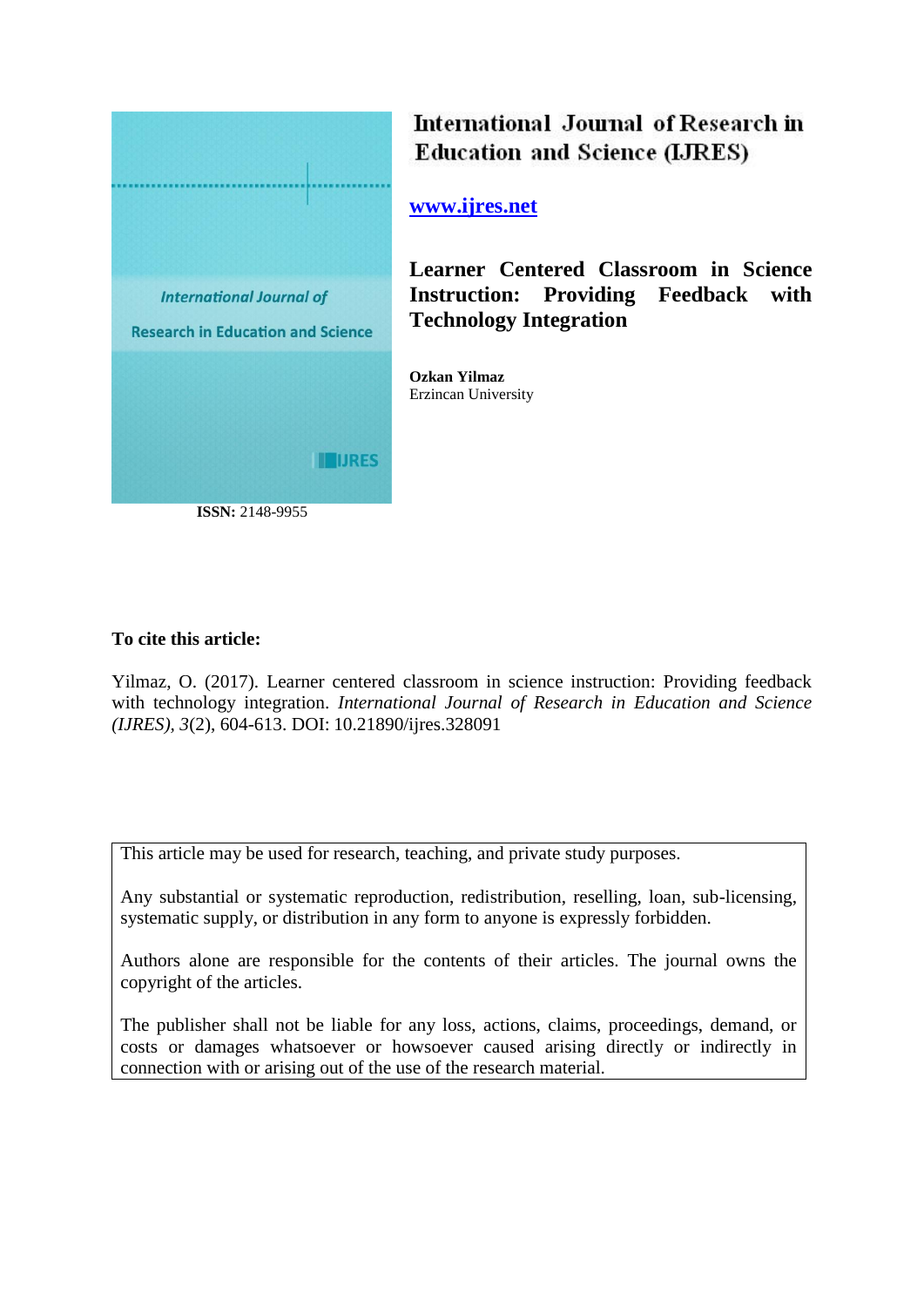

Volume 3, Issue 2, Summer 2017 **ISSN: 2148-9955** 

# **Learner Centered Classroom in Science Instruction: Providing Feedback with Technology Integration**

### **Ozkan Yilmaz**

| <b>Article Info</b>                                                                        | <b>Abstract</b>                                                                                                                                                                                                                                                                                                                                                                                                                                                                                                                                                                                                                                                                                                  |
|--------------------------------------------------------------------------------------------|------------------------------------------------------------------------------------------------------------------------------------------------------------------------------------------------------------------------------------------------------------------------------------------------------------------------------------------------------------------------------------------------------------------------------------------------------------------------------------------------------------------------------------------------------------------------------------------------------------------------------------------------------------------------------------------------------------------|
| <b>Article History</b>                                                                     | "Learner centered" term points out environments that attention to the learners                                                                                                                                                                                                                                                                                                                                                                                                                                                                                                                                                                                                                                   |
| Received:<br>14 November 2016                                                              | brings to the educational setting. This term includes teaching practices: effort to<br>uncover what learners think in a specific problem on hand, talking about their<br>misconceptions and, giving them situations to readjust their ideas. In Learner<br>centered classrooms, teachers assess different student for feedback and revision.<br>The two major, summative and formative, assessment reveal individual students'<br>progress continually. Teachers, in many classrooms, provide feedbacks to                                                                                                                                                                                                       |
| Accepted:<br>23 January 2017                                                               |                                                                                                                                                                                                                                                                                                                                                                                                                                                                                                                                                                                                                                                                                                                  |
| <b>Keywords</b>                                                                            | students are relatively rare. Feedback is most effective in learning when students<br>have the opportunity to use it to readjust their thinking. Technology integration,                                                                                                                                                                                                                                                                                                                                                                                                                                                                                                                                         |
| Learner-centered<br>classroom<br>Feedback<br>Technology integration<br>Science instruction | a part of learner centered classroom, is support to providing feedback in effective<br>way. This paper explores the design of learner centered classroom in relation to<br>the interactive technology integration which is based on using mobile technology<br>to provide effective feedback in learning environment. Higher education students<br>used mobile interactive technology with teacher, one term, in misconception in<br>science course. Qualitative research design was used in this research. Focus<br>group interview method was used to get data collecting. The study findings show<br>that mobile technology supports feedback effectively and promote student<br>engagement in the classroom. |

## **Introduction**

Learner centered classroom, within the past decade, has been an effective environment for enhancing the student"s learning experience [\(Bishop, Caston, & King, 2014\)](#page-9-0). Learner centered classroom has different, a specially aspect of student learning outcomes, from traditional classrooms. Traditional classrooms are based on "focus on teacher needs", "transmission of knowledge, skills, and experiences", "pull-out learning". On the other side, learner centered classrooms focus on learner outcomes. Such as, "Inquiry into teaching and learning", "job-embedded learning"[\(Loucks-Horsley, 1995\)](#page-9-1). Learner centered classroom helps developing of students" real-life skills. For example, problem solving skills, and collaboration [\(An & Reigeluth, 2012\)](#page-9-2).

Students already have knowledge, skills, attitudes, and beliefs about any of subject [\(Bransford, Brown, &](#page-9-3)  [Cocking, 2000\)](#page-9-3). So, when they came to class, they may have prior knowledge of subject. Teachers should take consider of every students" knowledge for good instruction. If teachers want to establish learner centered classroom for effective teaching, they take care of response of students. And, teachers ask to students some questions to learn their knowledge about the subject [\(Borich, 2013\)](#page-9-4).

Questioning is may be the simple way to learn students" knowledge. At that point, types of questions are very important to uncover how students understand the new concepts. Teachers use different techniques for questioning. But, to be effective all questions need to combined with feedback [\(OECD, 2005\)](#page-9-5). For instance, if teacher ask to student verbal question, at same time he/she should give feedback to student. Feedback is most effective in learning when students have the opportunity to use it to readjust their thinking. If teacher want to ask any question to students, He/she select several students purposeful or randomly. There is no way to ask a question all students and give feedback to them at same time in classroom in traditional class.

In traditional classrooms environment, students' seating position are based on consecutive seating arrangement. The figure below illustrates the main characteristic of traditional classroom seating arrangement (Figure 1).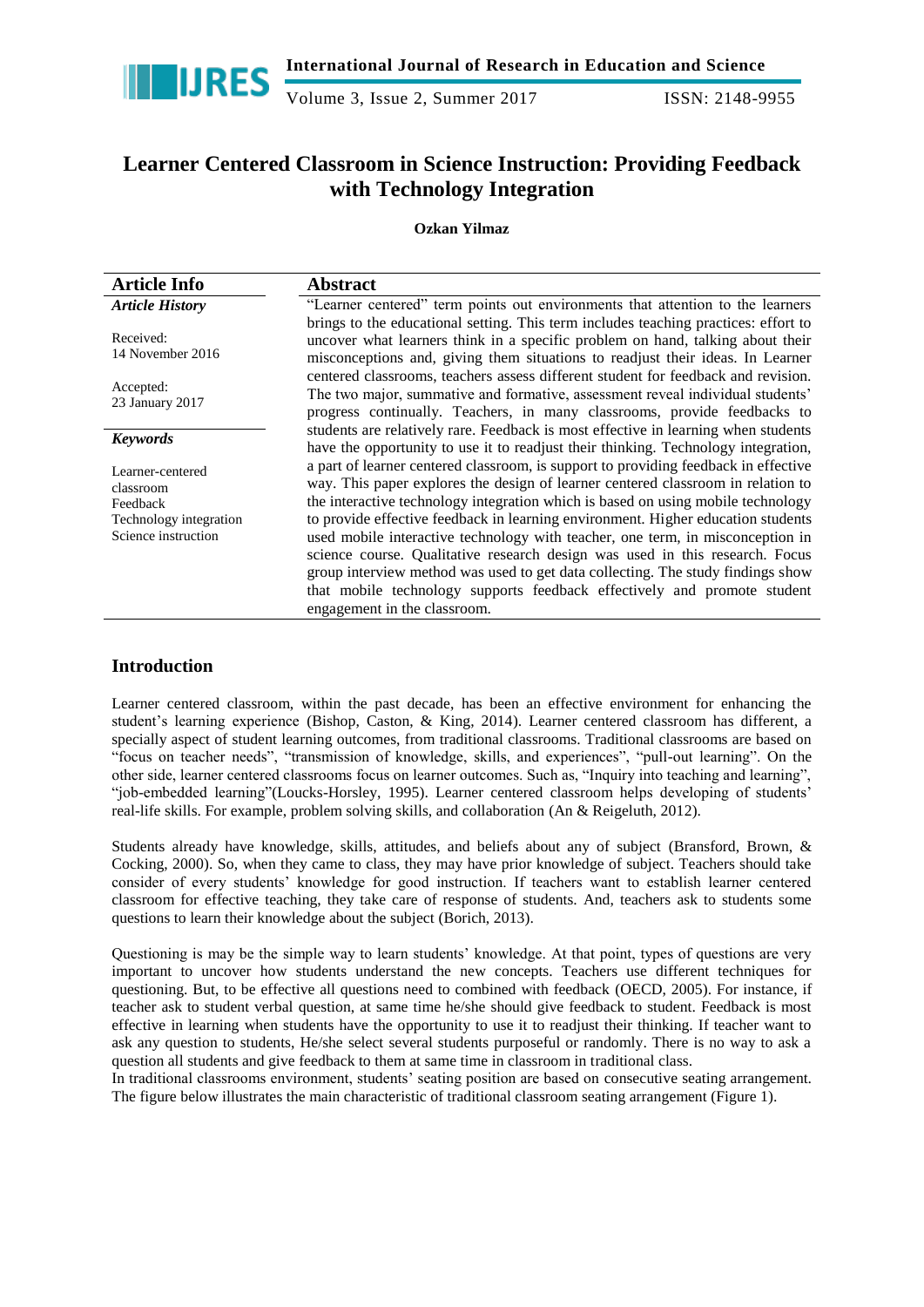

Figure 1**.** Seating position in traditional classroom

It is apparent from Figure 1 that teacher is in front of students and all students are consecutive seating position. This class is partly middle size of a classroom environment in school. Especially at the university level, classrooms are bigger and much more crowded. As it is shown in the Figure 1 student number 4 to 9 are in front of all other students and find the opportunity to more easily communicate with teacher. On the other side, Students sitting in the back, number 22 to 27, not have the same opportunities to communicate with teacher.

If learner centered classrooms focus on student"s outcomes, that classrooms should give opportunities to students get feedback from teacher. Considering, students seating position and crowded classroom environment it is hard to reach all student at same time to give feedback in learning activity. Creating technology-enhanced classroom can be an effective way to solve that problem.

Technology-enhanced classrooms increase student achievements, and make classes more engaging, and provide professional tools for teachers. And, also connect schools with parents [\(Zucker, 2008\)](#page-10-0). Technology not only using in classroom environment as an instructional tools but also use different type of area as a learning tools. Such as; distance learning, mobile learning, blended learning, distributed learning, e-learning…etc. But one of the technology maybe the most popular using in the classroom is "clickers". That technology is called different names by researchers. For instance; [Beatty and Gerace \(2009\)](#page-9-6) are called: "Classroom Response System (CRS)", [Blasco-Arcas, Buil, Hernandez-Ortega, and Sese \(2013\)](#page-9-7) are called: "Clickers", [Nielsen, Hansen, and Stav](#page-9-8)  [\(2013\)](#page-9-8) are called: "Student Response System (SRS)", [Wolter, Lundeberg, Kang, and Herreid \(2011\)](#page-10-1) are called: "Personal Response Systems (PRS)". As can be seen in literature the researcher use different names but all systems based on substantially similar technology.

Technological infrastructure of the system is based on clicker, access point, computer, and projector or screen. *Clicker:* A small hand device used by student for answer to questions. *Access point (AP):* A small portative device establishes a connection with clickers. *Computer:* With using that device teacher can ask questions to students and get back answer from the students with special software. *Projector (or screen):* Using for sharing or visualizing students" answers, collected by teachers" computer, to all students in the classroom.

Lots of studies were made by researcher to evaluate usage of "clicker" in instruction. [Addison, Wright, and](#page-8-0)  [Milner \(2009\)](#page-8-0) investigated "using clickers to improve student engagement and performance in biochemistry course". They found that usage of clickers, particularly in increase students participation and engagement in lectures. [Crossgrove and Curran \(2008\)](#page-9-9) used clicker as a course material in a long-term. Research show that "Students had positive opinions of the clickers", and "students" performance was significantly higher on exam". [Oigara and Keengwe \(2013\)](#page-9-10) used "clickers as an instructional tool to promote active learning". They found that approximately all of students were positive opinion of using clickers in class lectures. And, clickers promoted participation of students' engagements.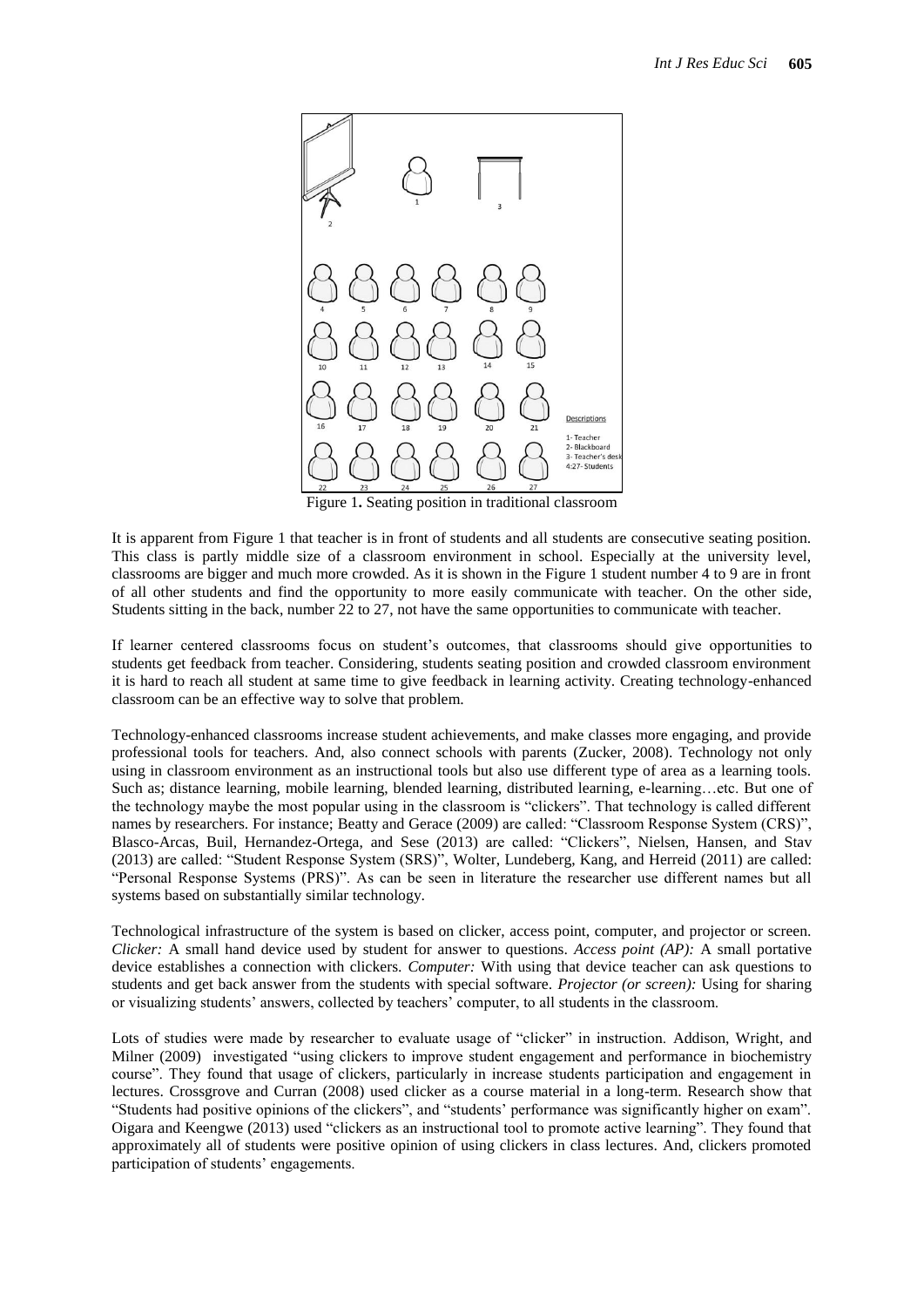That technology helps to establish multi-interactions (students to teacher and teacher to students, also student to student) in classroom environments. Teacher can ask any questions to students in the classroom any time. All students can answer those questions and also get feedback from the teacher in a short time. But, as with any technology, this technology can also get a cost for users. Students or schools should buy clickers. For instance, assuming that there is a medium size class and it has 24 students seated in (as can see on Figure 1). So, all students need a clicker device for attending.

#### **Background of the Study**

There are some significant changes in our lifestyle by technology, especially developing of cyberspace technology. People are started to interaction by online. The internet provides individuals with people"s own spaces for their work such as writing, showcasing [\(Stein & Graham, 2014\)](#page-10-2). At that point, we can say about students is that they meet internet technology before the teacher and school [\(Stein & Graham, 2014\)](#page-10-2).

Pedagogical integration of technological tools into curriculum is becoming more of an issue [\(Kong, 2015\)](#page-9-11). The schools and governments around the world are spending money for systems that is designed to personalize instruction and engage students [\(Henrie, Halverson, & Graham, 2015\)](#page-9-12). It is hard to do learner centered learning environment, considering large classroom. On the other side, In classroom, positive teacher-student relationships are important factor for learner centered education [\(Cornelius-White, 2007\)](#page-9-13). To establish a versatile interaction in classroom environment, pedagogical interaction of technological tools is play a fundamental role. [Yılmaz and Sanalan \(2015\)](#page-10-3) reported that feedback is important for individualized learning and need to be design from regular classroom to interactive classroom. Their suggested interactive classroom environment can be shown as a pedagogical integration of technology tools.



Figure 2. Regular classroom environments versus interactive classroom environment [\(Yılmaz & Sanalan, 2015\)](#page-10-3)

Figure 2 presents the teacher and student interaction based on feedback is effect on individualized learning. If learner is center the instruction, classrooms should be designed for giving opportunities to learner get feedback from teacher. The aim of this study is to evaluate whether and how effective of self-phones as a clicker for establishing an interactive, learner centered classroom in science instruction.

Qualitative research approach was used in this study. This research approaches collect data through interviews, observations, and document analysis. The most common qualitative research approach is case study. "Case study typically focus on small groups or individuals within a group and document that group"s or individual"s experience in a specific setting" [\(Lodico, Spaulding, & Voegtle, 2006\)](#page-9-14). The qualitative research question was proposed below.

If self-phones use as "clickers", does it effective on supporting feedback in the classroom and designing learner centered classroom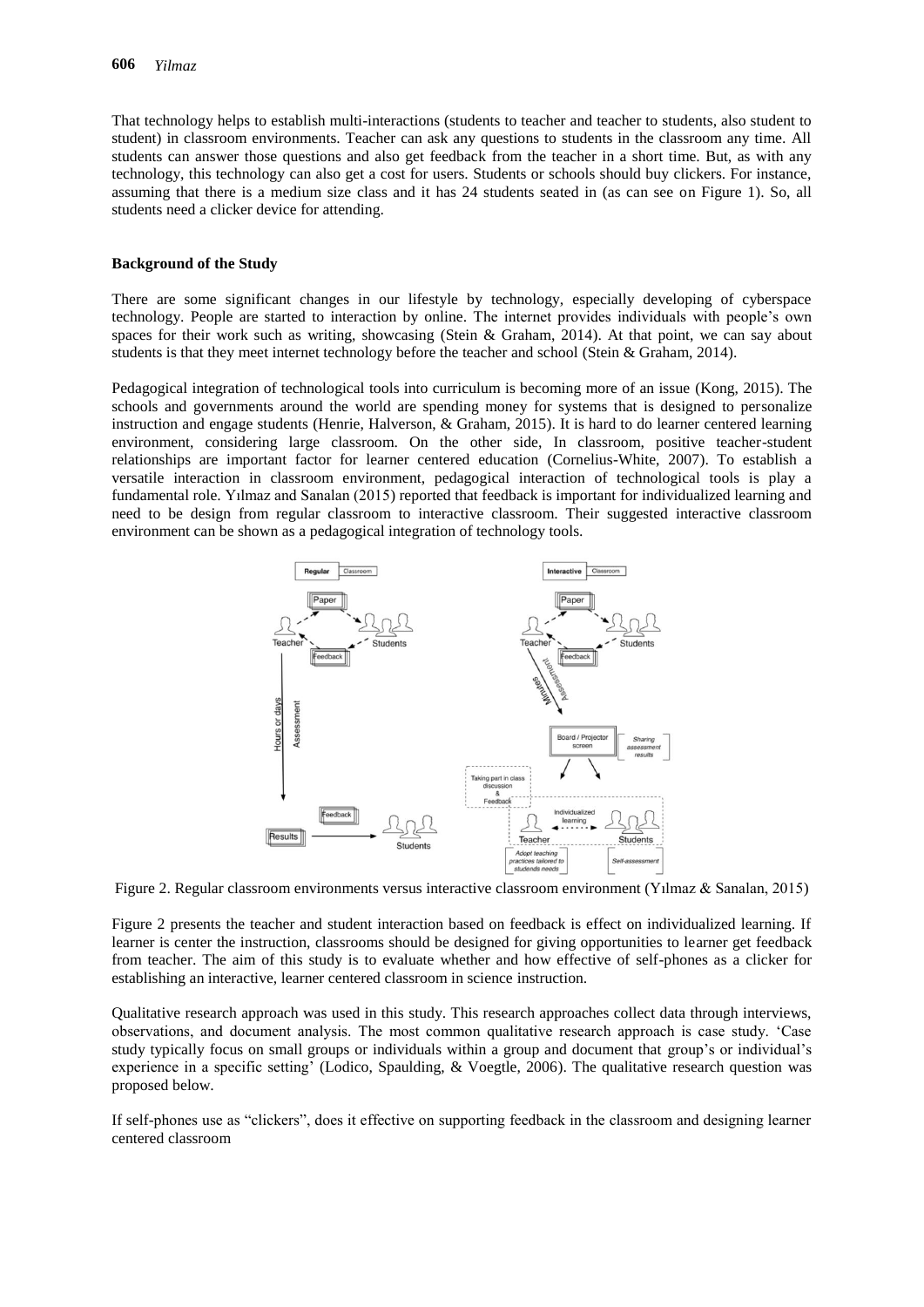The study participants were eighteen undergraduate students enrolled in a Misconception in Science (It"s an elective course) in the spring of 2015 semester faculty of education in the east of Turkey. The class sample consisted of 7 male and 11 female students. All participants were ranging from 21 to 27 years old (median age was 23 years). There were slightly more female than male students in the class (female 61.1% and male 38.8%).

#### **Procedures**

During the first week of class, the teacher and every student were given a special demo course for how would be used self-phone in classroom. During each session, students were used own self-phones by individually or with peers as a team. The self-phone based system helped to bring about student involvement through peer discussion. The teacher used clickers to examine students" conception or misconception. During lecture, feedback system based on self-phone, the following activities occurred: (a) the teacher asked questions to students to learn they already have knowledge about on the special science concept; (b) students wrote individual answers with using self-phones, (c) before to sharing students" answers to whole class, the teacher checked on all answers, get from students, in a short time, (d) all students" answers were displayed on projector screen, (e) teacher is given feedback to students about the answered questions and arranged discuss about scientific concepts of topic.

The feedback system based on self-phones used in class weekly for scientific concept quizzes (about 10 times during the semester). The quizzes consisted of changeable numerous questions, with a multiple choice, multiple answers, open-ended or true/false question that covered the lecture content. The teacher administered one question or concept quizzes before starting topic, during topic or end of the topic.

#### **Instructional Tool: Feedback System based on Mobile Technology**

Hardware system requirements: (a) Self-phone; mobile device can wireless connectivity feature over Wi-Fi networks or operator service using with 3G connectivity, (b) Computer; regular any type of personal computer has special port to connect projector, (c) Projector; A machine for projecting data from the computer onto a screen.

Software system requirements: (a) Internet browser; installed on computer and self-phones. User interacting that interface for sending or reading the questions-answers. (b) Socrative; a web interfaced program (also can be used special app downloaded from mobile app service). Feedback system based on mobile technology is illustrated on figure 3.



Figure 3. Educational setting of learner centered classroom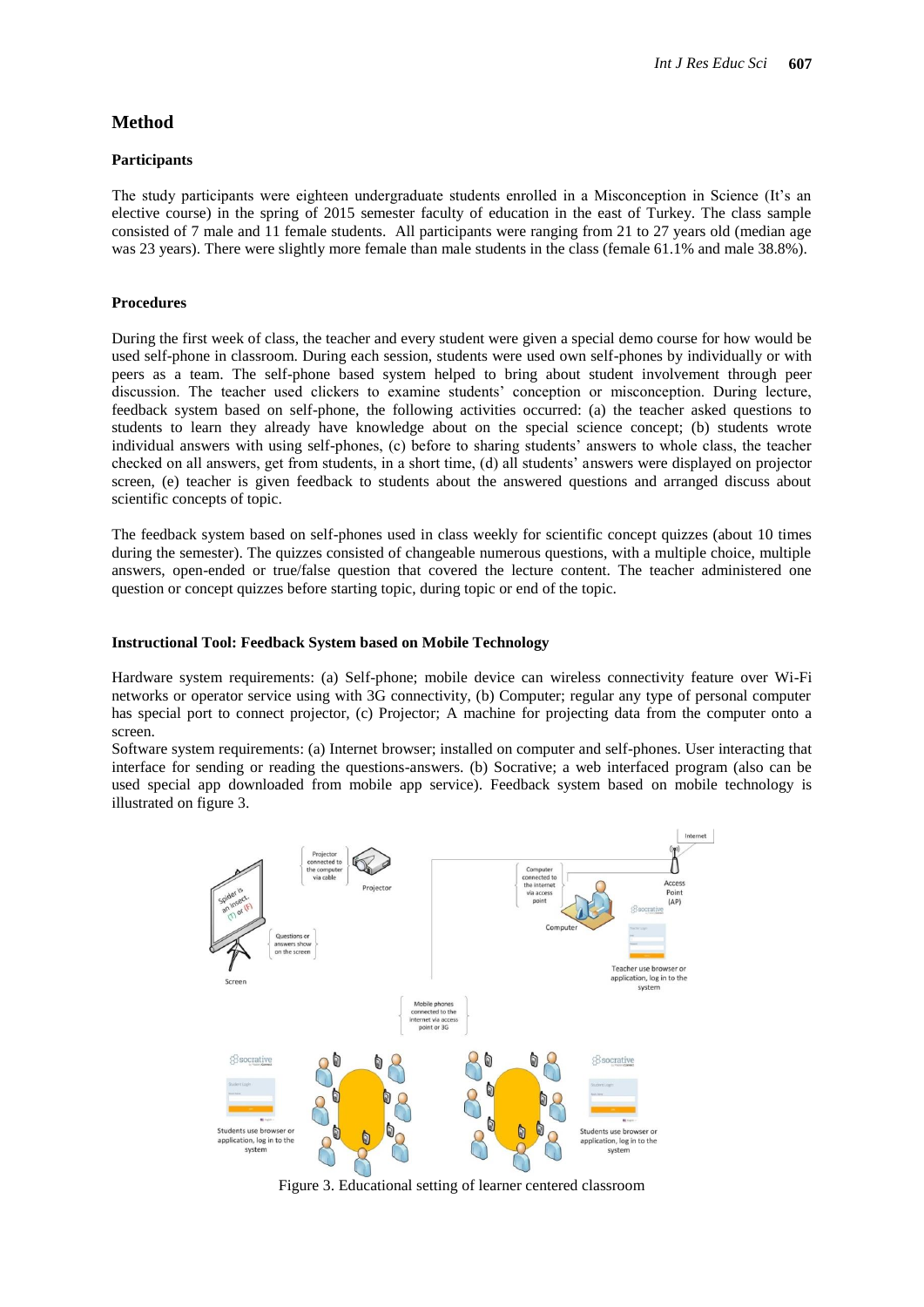#### **Data Collection and Analysis**

This research focuses upon the meanings students assign to their experiences with using self-phone to learn new concepts in "Misconception in Science" course. The research is designed qualitative basement. Researcher is asked to students open-ended survey questions with a paper form. Survey questions were designed to gather information on student experiences use of self-phones as feedback system in the classroom. The questions were adapted from study of [Manke-Brady \(2012\)](#page-9-15): (1) How did shared assessment results on screen cause you to evaluate your thoughts? (2) How have feedback system caused you to change the way you take notes? (3) How have feedback system caused you to compare your answers to other students? (4) How have feedback system helped you understand course concepts?

The data from the four open-ended survey questions responses were analyzed with Nvivo packed program. All students' response are explained a theme which is based on question. In all themes, illustrated specific figure and some students statements are given for explain to related concept nodes. These statements are called "Reference" and showed as "R" at the end of sentences. All Findings are figured in four themes.

### **Results and Discussion**

Based on qualitative data, four question driven themes emerged from students" experiences. So, it can be seen below some nodes of themes duplicated. The data analysis results obtained from the first question are illustrated figure 4 which is named "students" thoughts" theme.



It is apparent from Figure 4 that students" thoughts grouped in five areas (5 nodes). Some of selected quotations from students are listed below. Also showed, how many times referenced a node.

- *Comparison (8 references):* "I had the opportunity to compare myself with others. I had the opportunity to see my right and wrong answer. (R8)"
- *Immediate feedback* <sup>(3 references)</sub>: "It was effective, because I have received feedback instantly. (R2)"</sup>
- *Recognize the misconceptions (2 references):* "It helped me to think more deeply. I've seen my misconceptions more clearly by comparing the response of my friends (R1)"
- *Self-assessment (6 references):* "I had the chance to do self-assessment. I consider myself in front of mirror. (R2)"
- *Self-regulation (3 references):* "I was able to fix my mistakes. (R1)"

Making learning visible is useful for monitoring students' own understanding. The technology plays an important role when need to engagement and participation during the lecture [\(Ludvigsen, Krumsvik, & Furnes,](#page-9-16)  [2015\)](#page-9-16). Figure 4 illustrates that the interactive learning environments is provide an improvement the monitoring students' own learning in lectures. Students stated that they found an opportunity to saw all peers' answers ("comparison"). That"s helps adjust students own understanding ("recognize the misconception", "selfassessment") and draw their own conclusions ("self-regulation"). Learner centered classroom environment conduct students" assessments not just for grades but to support learning [\(An & Reigeluth, 2012\)](#page-9-2). Assessment takes on a particular role in curriculum such as defining goals, learning objectives [\(Corelli, 2015\)](#page-9-17). At the end of assessment, formative feedback is improve students' learning [\(Shute, 2008\)](#page-10-4). In figure 4 shows, the students found that instantly feedback ("immediate feedback") in lectures. The feedback is impact on adjust their own learning.

The data analysis results obtained from the second question are illustrated figure 5 which is named "change the way of taking notes" theme.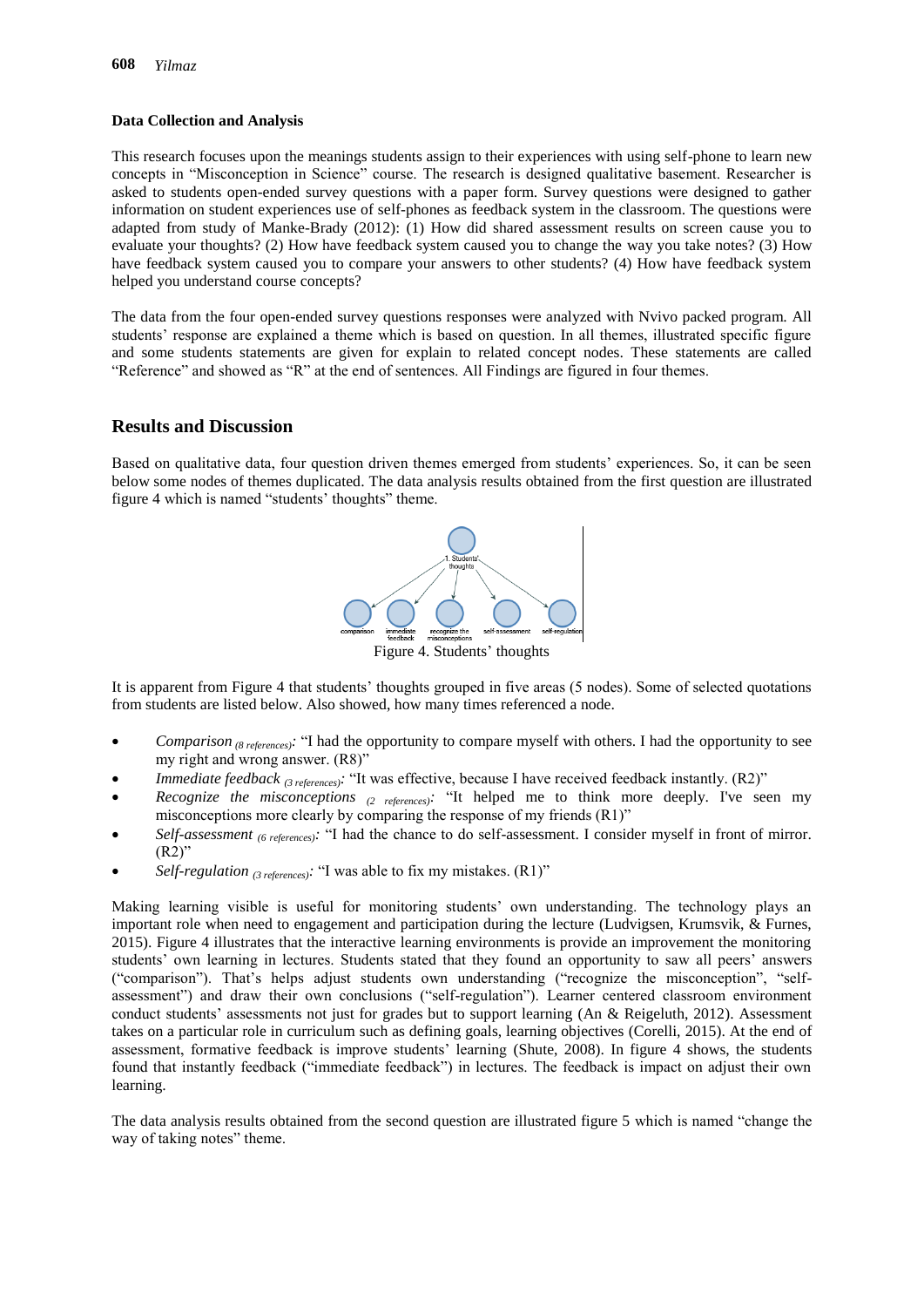

Figure 5. Change the way of taking notes

It is apparent from Figure 5 that students" thoughts grouped only in two nodes. Some of selected quotations from students are listed below. Also showed, how many times referenced a node.

- *No need* (3 references): "I have learned on a permanent basis without the need to take notes (R1)"
- *Qualified* (1 reference): "The system helped me more permanent learning. So, I did not have to take unnecessary notes (R1)"

In lectures, taking notes cause deeper process in the mind. That is a kind of cognitive ability and a time dependent process [\(Anderson & Armbruster, 1986\)](#page-9-18). In science lectures, sometimes students don"t choose best note format. They just use create outlines [\(Bellinger, 2016\)](#page-9-19). Figure 5 illustrates that interactive learning environment changed students" taking notes habituation. All of them argue that environment effected on permanent learning. So they didn"t need to take notes in lectures. Also, students have opportunity to take specific notes without unnecessary ones. Note taking is a cognitive difficult activity. Teachers need to prepare multiple simultaneous learning tasks for students [\(Boyle, Rosen, & Forchelli, 2016\)](#page-9-20). Also, they need to guide learner toward managing their own current and future needs [\(Stacy & Cain, 2015\)](#page-10-5). Findings based on figure 5 indicated an improvement in taking notes as well as support permanent learning when interactive learning environment used in instruction.

The data analysis results obtained from the third question are illustrated figure 6 which is named "comparing the answers" theme.



Figure 6. Comparing the answers

It is apparent from Figure 6 that students" thoughts grouped only in four nodes. Some of selected quotations from students are listed below. Also showed, how many times referenced a node.

- *Achievement* (7 references): "I saw my own success in the classroom. (R1)"
- *Mistakes* (4 references): "I noticed my mistakes and error. (R2)"
- *Recognize the misconceptions* (3 references): "I saw more clearly my own misconceptions by comparing the response of friends. (R2)"
- *Self-efficacy* (2 references): "I saw the point that I was inadequate. (R2)"

Self-efficacy is one's personal beliefs about their competence or effectiveness in a specific area. The student own experiences are the most effective source of efficacy information [\(Woolfolk, Hughes, & Walkup, 2008\)](#page-10-6). Perceived efficacy in certain activities may seem particular from person to person [\(Bandura, 1997\)](#page-9-21). Figure 6 illustrates that students have opportunities to show their mistakes and recognize the misconception, and evaluate their achievements. These findings are similar to figure 4 findings. All these are show that feedback effective on students learning as an adjuster factor. Because, students also said that they are inadequate in some point. Their perceived efficacy is changed with timely feedback in interactive learning environment. [Chan and Lam \(2010\)](#page-9-22) reported that feedback, a specially formative and self-referenced, "enabled students to perceive a sense of control over their progress were beneficial to their self-efficacy".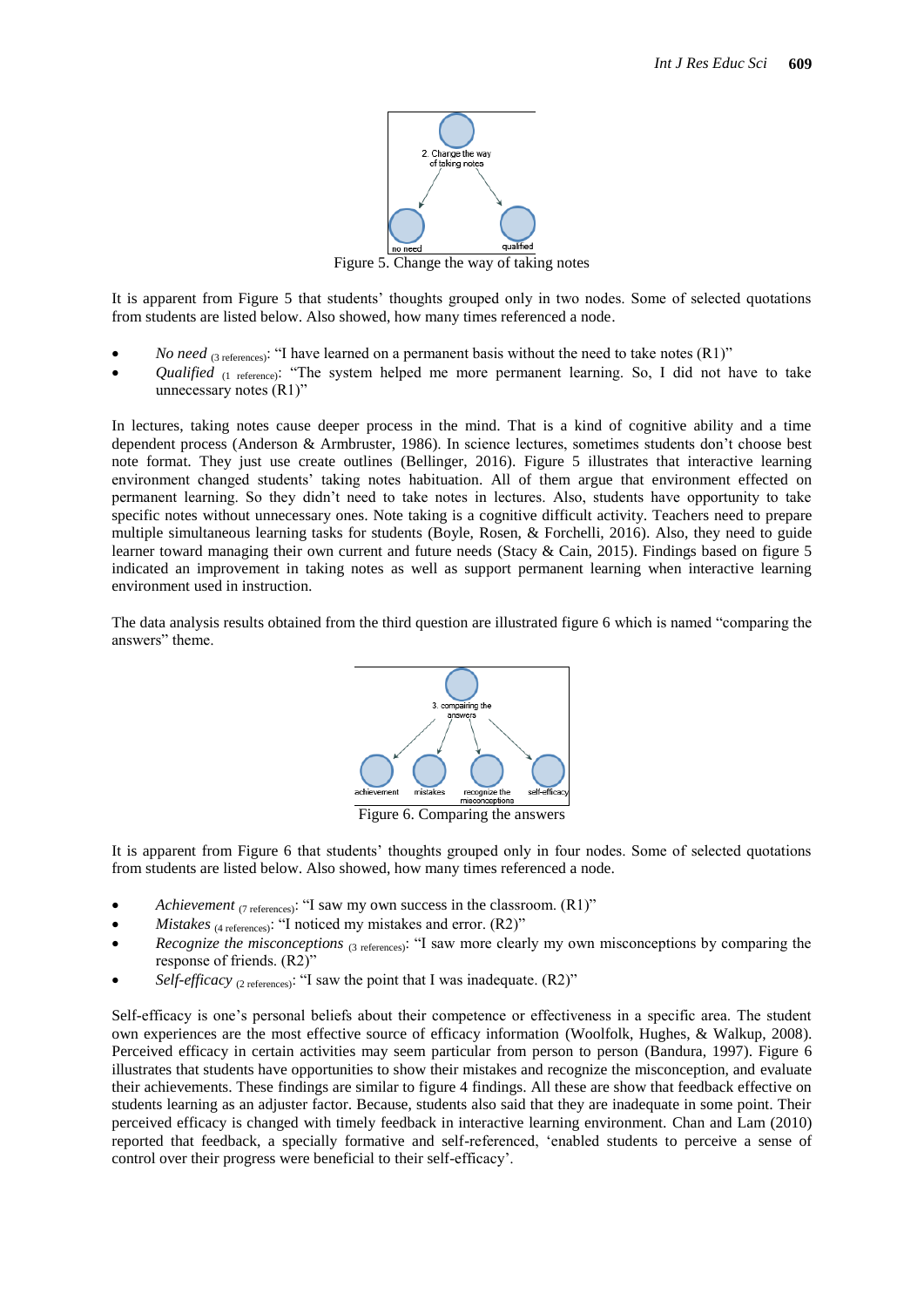The data analysis results obtained from the fourth question are illustrated figure 7 which is named "Understanding the course concepts" theme.



Figure 7. Understanding the course concepts

It is apparent from Figure 7 that students" thoughts grouped in five nodes. Some of selected quotations from students are listed below. Also showed, how many times referenced a node.

- Active participation  $(4 \text{ references})$ : "We actively participate in the class because the system is fun." (R3)
- Permanent learning (3 references): "The system used is systematic and planned. So, it has provided permanent and effective learning." (R2)
- Recognize the misconceptions (2 references): "I saw more clearly how misconception is originated." (R1)
- Correcting misconception (3 references): "I had the misconception correction facility much more quickly"
- Self-assessment (2 references): "I realized that I should overthink before solve any problem or questions." (R2)

The fourth interview question was to how have feedback system helped you understand course concepts. Course content was (1) definition and general sources of misconception, (2) presenting samples of subject detected the existence of misconceptions from science education literature, (3) developing solution suggestions for no forming or removing of misconceptions and applying. Findings in the figure 7 indicated that feedback system was supported: (1) Learner centered: recognizing and correcting misconception, self-assessment (2) Classroom environment: Active participation and permanent learning.

Researchers who are studied about use of "clickers" in instructional environment have emphasized similar findings. [Oigara and Keengwe \(2013\)](#page-9-10)'s study showed that students were satisfied with use of clickers as an instructional tools. Clicker "promotes student engagement in the teaching and learning processes". [Blasco-Arcas](#page-9-7)  [et al. \(2013\)](#page-9-7) investigated the effect of clickers on student learning performance. They found that use of clickers have influence 'high level of interactivity with peers and with the teacher', 'active collaborative learning and engagement' and 'improves student learning performance'. Another research showed that students were generally "positive toward the use of clickers". It has potential to "increase classroom interactions"[\(Wolter et al.,](#page-10-1)  [2011\)](#page-10-1). According to [Kay and LeSage \(2009\)](#page-9-23), key benefits for using ARSs increases in attendance, attention levels, participation and engagement and effective on interaction, discussion, contingent teaching, quality of learning, learning performance, and feedback.

In summary, teachers don't need any kind of technology in order to ask students thoughtful questions in classroom. They can just ask question and listen to answers in a simply way. The problem is with this strategy, do all students are engaged interactively. At that point, "Clicker" is new technology that is effective on interactivity. But, it needs to take in to account of cost and effective. Clickers can make learning and teaching in classroom more educationally productive, we can see all research about using clicker in educational setting. In class, all students need personal clicker to active participation. But it cost students or schools money. In this research, a feedback system designed with mobile phone instead of clicker. The results showed that the feedback system based on mobile phones, as an alternative to the clicker, provided a variety of benefits in science instruction: (A) recognizing and correcting the misconceptions students have in science literature, (B) timely systematic feedback about student understanding about the concepts, (D) promoting active engagement in classroom.

#### **Limitations**

In this study, we examined the effects of use of self-phone as a clicker for providing feedback in relatively small classes. It should be noted that more research is needed to the best practice of self-phone use to determine if it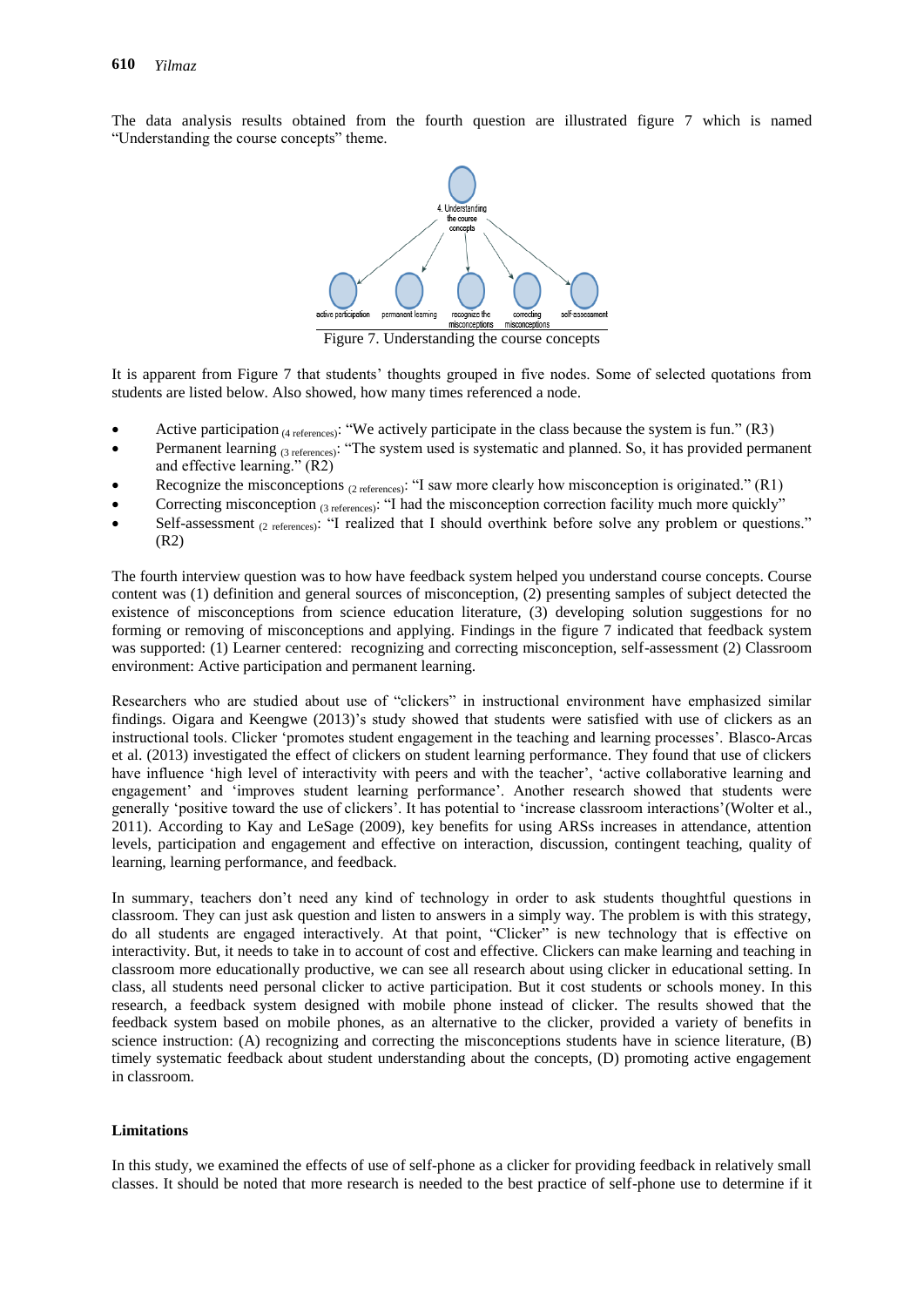can effective on support learner centered classroom. However, main and interaction effects were revealed for recognize and correcting misconception, permanent learning, self-assessment, self-regulation, self-efficacy, achievement, recognize mistakes, and active participation despite the small number of students reporting.

The most significant limitation of this study is that the results are based on responses to an interview questions that are relatively explanation of a personal concepts about feedback system based on mobile technology. Future research need to do in large samples and special survey should use for explain the effective factor of active learning environment in science instruction.

### **Conclusion**

The present study was designed to determine the effect of usage of mobile technology as a feedback tools for establishing learner centered classroom in science instruction. As mentioned in the introduction, "clickers" using in the classroom to support instruction and learning, and students opinions are positive. From the data in Figure 3, it is apparent that students have no negative opinions. The system used in class not only effective on support immediate feedback but also effective on self-assessment and self-regulation. Also, that feedback is making easy to comparison of the students themselves with friends. And, it is effective on improvement in the quality as well as the quantity of peer discussions [\(Ludvigsen et al., 2015\)](#page-9-16). Having peer assesses communicate with their peer need in order to produce high quality feedback [\(Hovardas, Tsivitanidou, & Zacharia, 2014\)](#page-9-24). Feedback is influence on students" performance [\(Shute, 2008\)](#page-10-4). But not all feedback is effective. Timely and specific feedback is suggested way to improve future performance of student [\(OECD, 2005\)](#page-9-5). That student's response explains how the system used in class effective: "It helped me to think more deeply. I've seen my misconceptions more clearly by comparing the response of my friends." Also, as can be seen on Figure 6 and Figure 7, students' responses are positive on system used in class. It's especially effective on recognizing the misconceptions and correcting misconception. This of course is not alone and directly based on the used technology. In Figure 7 there is a clear explanation two response by students.

Active participation and permanent learning are very important factor for instruction. [Edwards \(2015\)](#page-9-25), express active learning framework on three strategies. These are intellectually active learning, socially active learning, and physically active learning. Socially active instructional strategies based on small or whole group discussions, and small group projects. System used in class provides feedback to students, and also to teacher. So, all students in the class start to discussion about feedback that is include right or wrong answers. Interaction between teacher-student and student-student with discussions is impact on active learning.

The results of this study indicate that used system in the class, based on self-phone technology, suitable for designing learner centered classroom in science instruction. Self-phone effective on providing feedback. And, it probably would be future technology instead of clicker to provide active engagement in learner centered classrooms.

Promoting active engagement in classroom is important fact for learner centered classroom. Receiving immediate feedback from teacher is key element for engaging students learning activity. The system used in science instruction effective on: (1) Learning: recognize and correcting misconception, permanent learning, (2) Individual changes: self-assessment, self-regulation, self-efficacy, achievement, recognize mistakes, and active participation.

#### **Note**

This paper was presented at the International Conference on Education in Mathematics, Science & Technology (ICEMST), May 19 - 22, 2016, Bodrum-TURKEY**.** 

#### **References**

<span id="page-8-0"></span>Addison, S., Wright, A., & Milner, R. (2009). Using Clickers to Improve Student Engagement and Performance in an Introductory Biochemistry Class. *Biochemistry and Molecular Biology Education, 37*(2), 84-91. doi: Doi 10.1002/Bmb.20264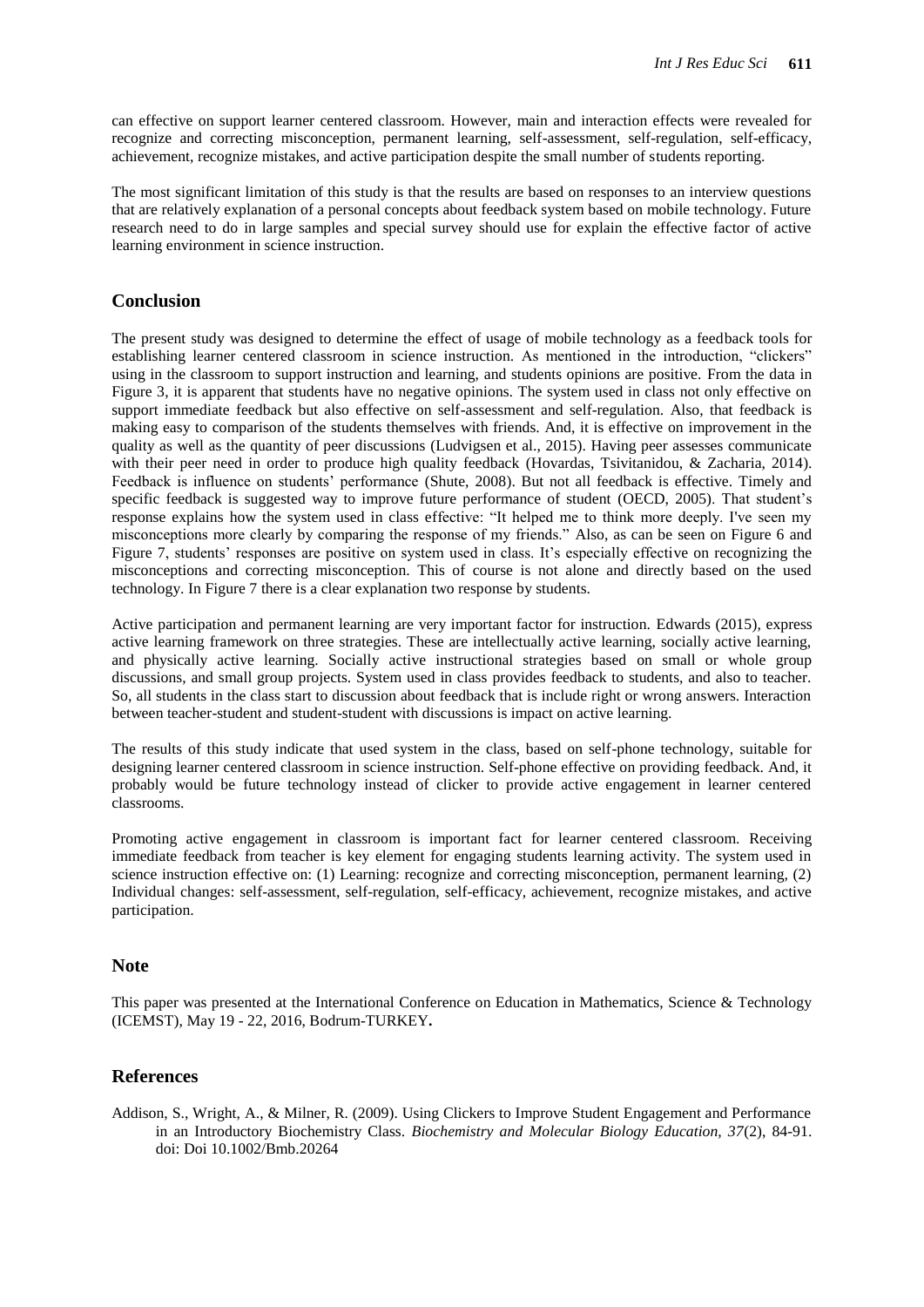- <span id="page-9-2"></span>An, Y.-J., & Reigeluth, C. (2012). Creating technology-enhanced, learner-centered classrooms: K-12 teachers' beliefs, perceptions, barriers, and support needs. *Journal of Digital Learning in Teacher Education, 28*(2).
- <span id="page-9-18"></span>Anderson, T. H., & Armbruster, B. B. (1986). The value of taking notes during lectures: University of Illinois at Urbana-Champaign.
- <span id="page-9-21"></span>Bandura, A. (1997). *Self-efficacy : the exercise of control*. New York: W.H. Freeman.
- <span id="page-9-6"></span>Beatty, I. D., & Gerace, W. J. (2009). Technology-Enhanced Formative Assessment: A Research-Based Pedagogy for Teaching Science with Classroom Response Technology. *Journal of Science Education and Technology, 18*(2), 146-162. doi: DOI 10.1007/s10956-008-9140-4
- <span id="page-9-19"></span>Bellinger, D. B. (2016). *Learning from science lectures : students remember more and make better inferences when they complete skeletal outlines compared to other guided notes.* (Doctor of Philosophy in Experimental Psychology), UofL Electronic Theses and Dissertations. (Paper 2513)
- <span id="page-9-0"></span>Bishop, C. F., Caston, M. I., & King, C. A. (2014). Learner-centered environments: Creating effective strategies based on student attitudes and faculty reflection. *Journal of the Scholarship of Teaching and Learning, 14*(3), 46-63.
- <span id="page-9-7"></span>Blasco-Arcas, L., Buil, I., Hernandez-Ortega, B., & Sese, F. J. (2013). Using clickers in class. The role of interactivity, active collaborative learning and engagement in learning performance. *Computers & Education, 62*, 102-110. doi: DOI 10.1016/j.compedu.2012.10.019
- <span id="page-9-4"></span>Borich, G. D. (2013). *Effective teaching methods* (8 ed.). England: Person Education.
- <span id="page-9-20"></span>Boyle, J. R., Rosen, S. M., & Forchelli, G. (2016). Exploring metacognitive strategy use during note-taking for students with learning disabilities. *Education 3-13, 44*(2), 161-180. doi: 10.1080/03004279.2014.929722
- <span id="page-9-3"></span>Bransford, J. D., Brown, A. L., & Cocking, R. R. (2000). *How people learn : brain, mind, experience, and school* (Expanded ed.). Washington, D.C.: National Academy Press.
- <span id="page-9-22"></span>Chan, J. C. Y., & Lam, S. F. (2010). Effects of different evaluative feedback on students' self-efficacy in learning. *Instructional Science, 38*(1), 37-58. doi: DOI 10.1007/s11251-008-9077-2
- <span id="page-9-17"></span>Corelli, A. (2015). Direct vs. Anonymous Feedback: Teacher Behavior in Higher Education, with Focus on Technology Advances. *Procedia - Social and Behavioral Sciences, 195*, 52-61. doi: <http://dx.doi.org/10.1016/j.sbspro.2015.06.329>
- <span id="page-9-13"></span>Cornelius-White, J. (2007). Learner-centered teacher-student relationships are effective: A meta-analysis. *Review of Educational Research, 77*(1), 113-143.
- <span id="page-9-9"></span>Crossgrove, K., & Curran, K. L. (2008). Using clickers in nonmajors- and majors- level biology courses: Student opinion, learning, and long-term retention of course material. *Cbe-Life Sciences Education, 7*(1), 146-154.
- <span id="page-9-25"></span>Edwards, S. (2015). Active Learning in the Middle Grades. *Middle School Journal, v46 n5 p26-32 May 2015, 46*(5), 26-32.
- <span id="page-9-12"></span>Henrie, C. R., Halverson, L. R., & Graham, C. R. (2015). Measuring student engagement in technologymediated learning: A review. *Computers & Education, 90*, 36-53. doi: <http://dx.doi.org/10.1016/j.compedu.2015.09.005>
- <span id="page-9-24"></span>Hovardas, T., Tsivitanidou, O. E., & Zacharia, Z. C. (2014). Peer versus expert feedback: An investigation of the quality of peer feedback among secondary school students. *Computers & Education, 71*, 133-152.
- <span id="page-9-23"></span>Kay, R. H., & LeSage, A. (2009). Examining the benefits and challenges of using audience response systems: A review of the literature. *Computers & Education, 53*, 819-827.
- <span id="page-9-11"></span>Kong, S. C. (2015). An experience of a three-year study on the development of critical thinking skills in flipped secondary classrooms with pedagogical and technological support. *Computers & Education, 89*, 16-31.
- <span id="page-9-14"></span>Lodico, M. G., Spaulding, D. T., & Voegtle, K. H. (2006). *Methods in educational research : from theory to practice* (1st ed.). San Francisco, CA: Jossey-Bass.
- <span id="page-9-1"></span>Loucks-Horsley, S. (1995). Professional development and the learner centered school. *Theory into Practice, 34*(4), 265-271.
- <span id="page-9-16"></span>Ludvigsen, K., Krumsvik, R., & Furnes, B. (2015). Creating formative feedback spaces in large lectures. *Computers & Education, 88*, 48-63. doi[: http://dx.doi.org/10.1016/j.compedu.2015.04.002](http://dx.doi.org/10.1016/j.compedu.2015.04.002)
- <span id="page-9-15"></span>Manke-Brady, M. (2012). *"Clickers" and metacognition: How do electronic response devices ("clickers") influence student metacognition?* (Ed.D.), University of Southern California, Ann Arbor. (3513725)
- <span id="page-9-8"></span>Nielsen, K. L., Hansen, G., & Stav, J. B. (2013). Teaching with student response systems (SRS): teacher-centric aspects that can negatively affect students" experience of using SRS. *2013, 21*. doi: 10.3402/rlt.v21i0.18989
- <span id="page-9-5"></span>OECD. (2005). *Formative Assessment: Improving Learning In Secondary Classrooms*: Centre for Educational Research Innovation.
- <span id="page-9-10"></span>Oigara, J., & Keengwe, J. (2013). Students" perceptions of clickers as an instructional tool to promote active learning. *Education and Information Technologies, 18*(1), 15-28. doi: 10.1007/s10639-011-9173-9